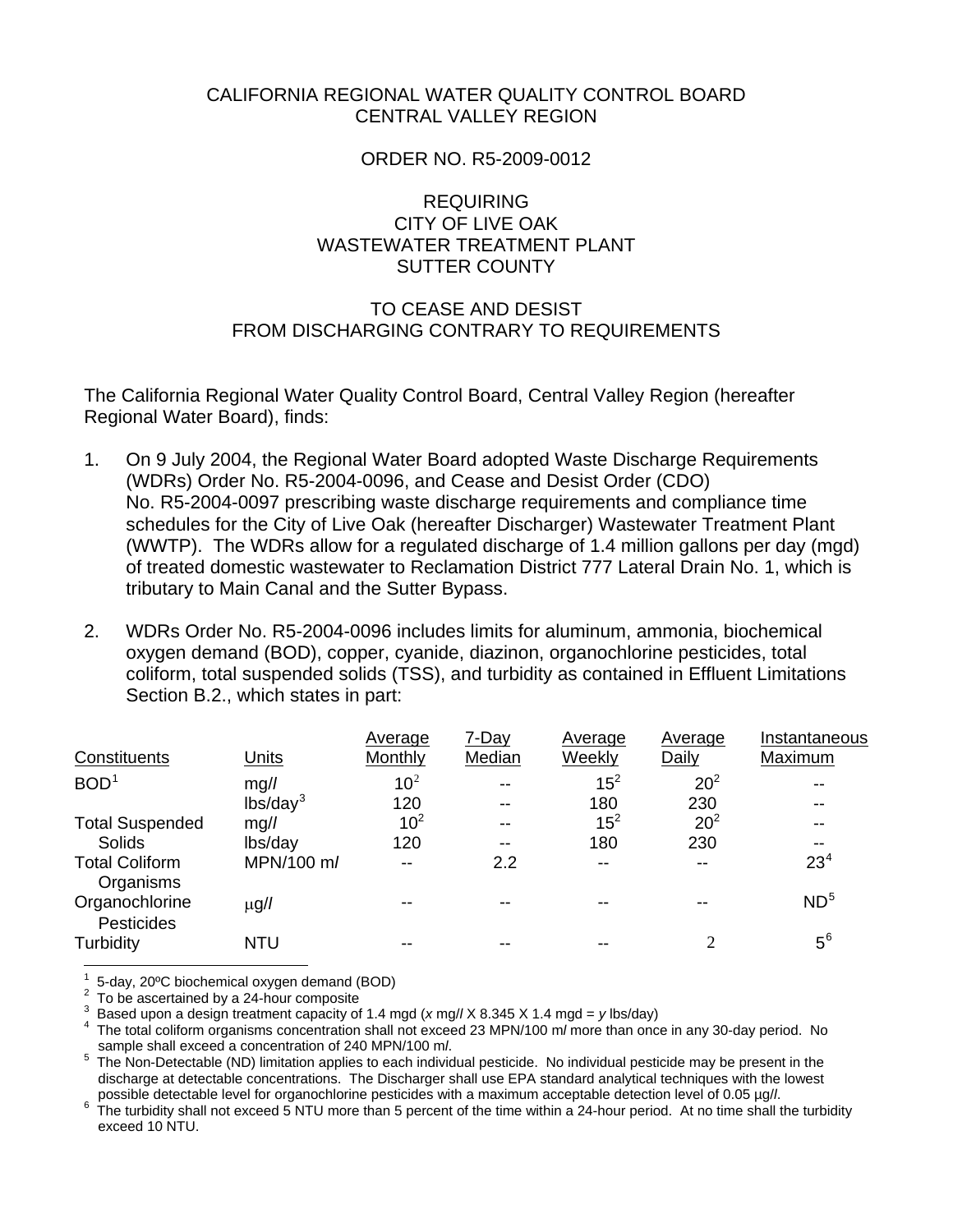#### CEASE AND DESIST ORDER NO. R5-2009-0012 - 2 - CITY OF LIVE OAK WASTEWATER TREATMENT PLANT SUTTER COUNTY

|                     |                      | Average          | Average      | Average                   | Average      |
|---------------------|----------------------|------------------|--------------|---------------------------|--------------|
| Constituents        | Units                | Monthly          | 4-Day        | Daily                     | 1-Hour       |
| Aluminum $1$        | $\mu$ g/l            | 71 <sup>2</sup>  |              | $140^{2}$                 |              |
|                     | lbs/day <sup>3</sup> | 0.83             |              | 1.7                       |              |
| Ammonia, Total      | mg/l                 | Attachment B     | Attachment C |                           | Attachment D |
| (as N)              | lbs/day <sup>4</sup> | 5                | 5            |                           | 5            |
| Copper              | $\mu$ g/l            | Attachment $F^2$ |              | Attachment F <sup>2</sup> |              |
| (total recoverable) | lbs/day <sup>3</sup> | 6                |              | 6                         |              |
| Cyanide             | $\mu$ g/l            | $4.3^{2}$        |              | $8.5^2$                   |              |
| (total recoverable) | lbs/day <sup>3</sup> | 0.050            |              | 0.10                      |              |
| Diazinon            | $\mu$ g/l            | 0.04             |              | 0.08                      |              |
|                     | lbs/day <sup>3</sup> | 0.0005           |              | 0.001                     |              |
|                     |                      |                  |              |                           |              |

1 Acid-soluble or total

2 To be ascertained by 24-hour composite

<sup>3</sup> Based upon a design treatment capacity of 1.4 mgd  $[x \mu g / x (1 \text{ mg}/1000 \mu g) \times 8.345 \times 1.4 \text{ mgd} = y \text{ lbs/day}]$ <br><sup>4</sup> Based upon a design treatment capacity of 1.4 mgd (*y* mg// *X* 8.345 *X* 1.4 mgd - *y* lba/day)

<sup>4</sup> Based upon a design treatment capacity of 1.4 mgd (*x* mg// X 8.345 X 1.4 mgd = *y* lbs/day)

 $5$  The mass limit (lb/day) for ammonia shall be equal to the concentration limit (from Attachments) multiplied by the design flow of

1.4 mgd and the unit conversion factor of 8.345 (see footnote 3 for equation).<br><sup>6</sup> The mass limit (lbs/day) shall be equal to the concentration limit (from corresponding Attachment, for corresponding period) multiplied by the design flow of 1.4 mgd and the unit conversion factor of 8.345 and divided by 1000 μg/*l* per mg/*l* (see footnote 3 for equation).

3. WDRs Order No. R5-2004-0096 includes Effluent Limitations B.4., which states:

*"The arithmetic mean of 20˚C BOD (5-day) and of total suspended solids in effluent samples collected over a calendar month shall not exceed 15 percent of the arithmetic mean of the values for influent samples collected at approximately the same times during the same period (85 percent removal) by 1 April 2009."* 

4. WDRs Order No. R5-2004-0096 includes Effluent Limitations B.8., which states:

*"Wastewater shall be oxidized, coagulated, filtered, and disinfected, or equivalent treatment provided by 1 April 2009."* 

- 5. WDRs Order No. R5-2004-0096 included time schedules for achieving compliance with Effluent Limitations B.2. for BOD, TSS, total coliform organisms, turbidity, copper, and cyanide by 1 April 2009.
- 6. CDO No. R5-2004-0097 included a time schedule for achieving compliance with Effluent Limitations B.1. for aluminum, ammonia, diazinon, and organochlorine pesticides by 1 April 2009.
- 7. Section 13301 of the California Water Code (CWC) states in part, *"When a regional board*  finds that a discharge of waste is taking place or threatening to take place in violation of *requirements or discharge prohibitions prescribed by the regional board or the state board, the board may issue an order to cease and desist and direct that those persons not complying with the requirements or discharge prohibitions (a) comply forthwith, (b) comply in accordance with a time schedule set by the board, or (c) in the event of a threatened violation, take appropriate remedial or preventative action. In the event of an existing or*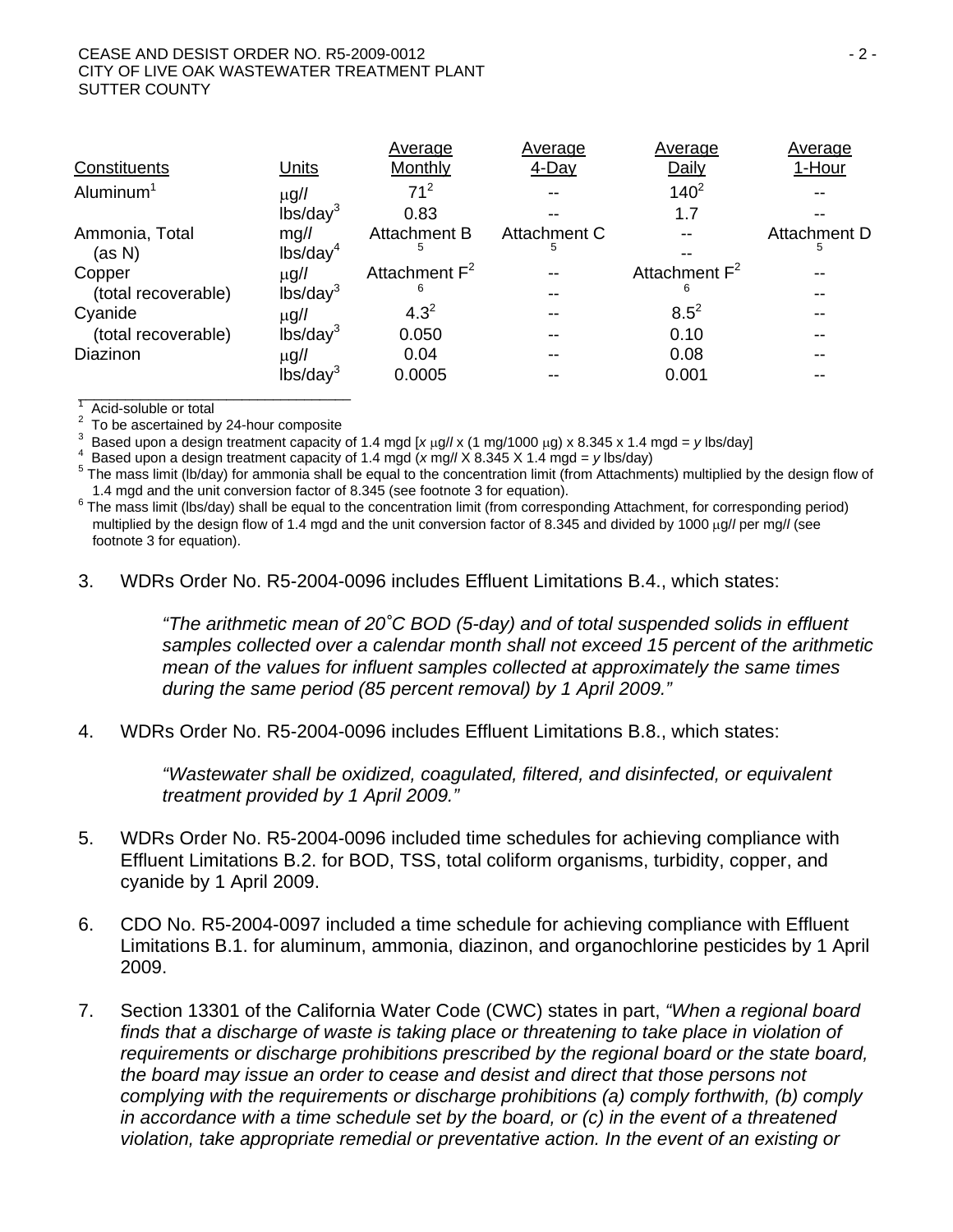*threatened violation of waste discharge requirements in the operation of a community sewer system, cease and desist orders may restrict or prohibit the volume, type, or concentration of waste that might be added to such system by dischargers who did not discharge into the system prior to the issuance of the cease and desist order. Cease and desist orders may be issued directly by a board, after notice and hearing, or in accordance with the procedure set forth in Section 13302."*

- 8. Section 13267(b)(1) of the California Water Code provides that: *"In conducting an investigation specified in subdivision (a), the regional board may require that any person who has discharged, discharges, or is suspected of having discharged or discharging, or who proposes to discharge waste within its region, or any citizen or domiciliary, or political agency or entity of this state who has discharged, discharges, or is suspected of having discharged or discharging, or who proposes to discharge, waste outside of its region that could affect the quality of waters within its region shall furnish, under penalty of perjury, technical or monitoring program reports which the regional board requires. The burden, including costs, of these reports shall bear a reasonable relationship to the need for the report and the benefits to be obtained from the reports. In requiring those reports, the regional board shall provide the person with a written explanation with regard to the need for the reports, and shall identify the evidence that supports requiring that person to provide the reports."*
- 9. In accordance with California Water Code (CWC) Section 13385(j)(3), the Regional Water Board finds that the Discharger is able to consistently comply with Effluent Limitations B.2. for organochlorine pesticides; however, the Discharger is not able to consistently comply with Effluent Limitations B.2. for aluminum, ammonia, BOD, copper, cyanide, diazinon, total coliform, TSS, and turbidity. The schedules for completing the actions necessary to achieve full compliance exceed the 1 April 2009 compliance dates in the WDRs Order No. R5-2004-0096 and CDO No. R5-2004-0097. Additional time is necessary to finalize a decision regarding regionalization and/or onsite plant upgrades and site-specific studies for compliance with waste discharge requirements. New time schedules are necessary in a CDO for aluminum, ammonia, BOD, copper, cyanide, diazinon, total coliform, TSS, and turbidity. The aluminum, ammonia, BOD, copper, cyanide, diazinon, total coliform, TSS, and turbidity effluent limitations are new requirements that became applicable to the Order after the effective waste discharge requirements adoption date and/or after 1 July 2000, for which new or modified control measures are necessary in order to comply with the limitation, and the new or modified control measures cannot be designed, installed, and put into operation within 30 calendar days.
- 10. CWC section 13385(h) and (i) require the Regional Water Board to impose mandatory minimum penalties upon dischargers that violate certain effluent limitations. CWC section 13385(j) exempts certain violations from the mandatory minimum penalties. CWC section 13385(j)(3) exempts the discharge from mandatory minimum penalties *"where the waste discharge is in compliance with either a cease and desist order issued pursuant to Section 13301 or a time schedule order issued pursuant to Section 13300, if all the [specified] requirements are met."*
- 11. Compliance with this Order exempts the Discharger from mandatory penalties for violations of Effluent Limitations B.2. for BOD, copper, cyanide, total coliform, TSS, and turbidity, in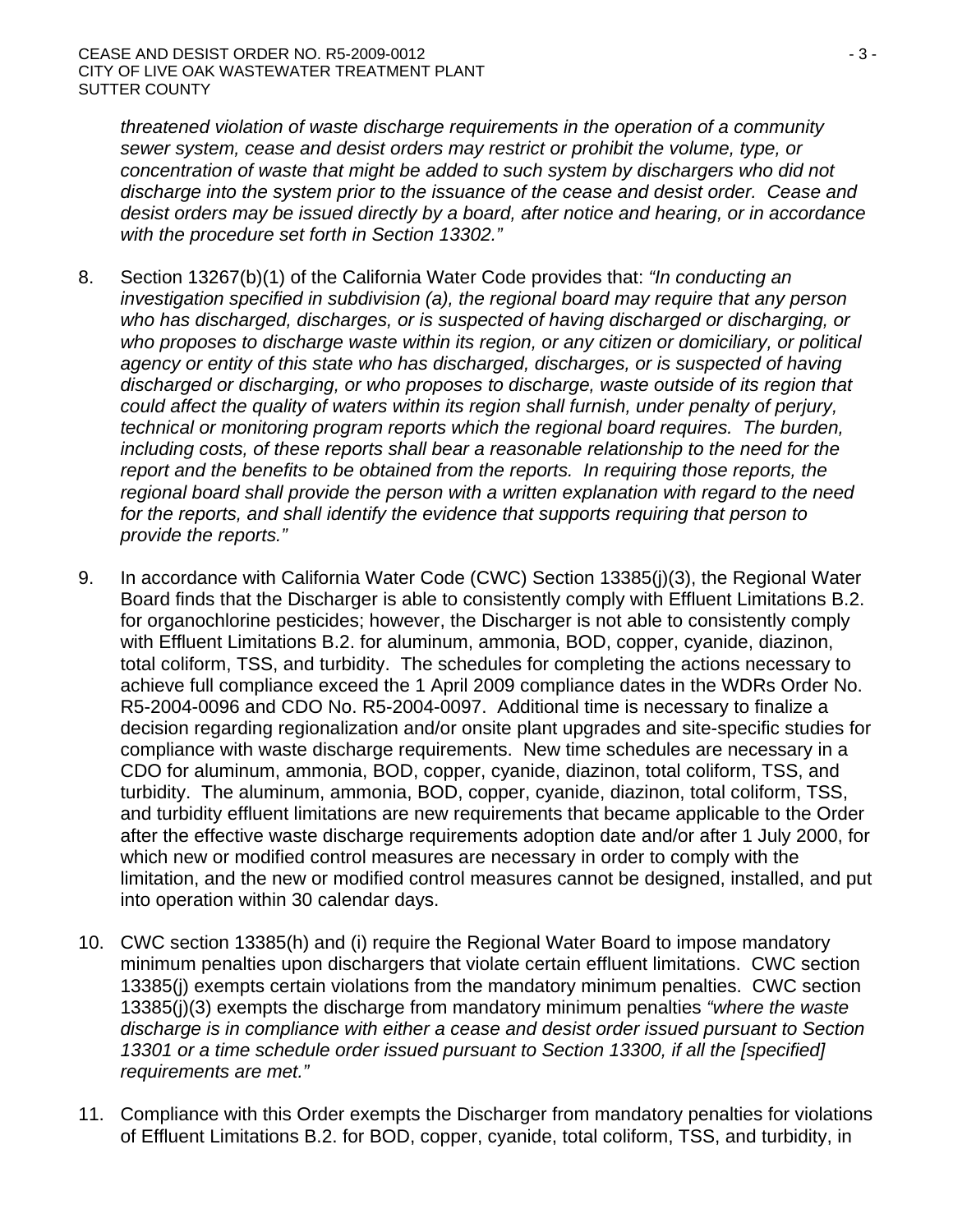accordance with CWC section 13385(j)(3). CWC section 13385(j)(3) requires the Discharger to prepare and implement a pollution prevention plan pursuant to section 13263.3 of the California Water Code. A pollution prevention plan addresses only those constituents that can be effectively reduced by source control measures.

- 12. Because CDO No. R5-2004-0097 provided the Discharger with almost 5 years to comply with effluent limitations for aluminum, ammonia, diazinon, and organochlorine pesticides, the exception from mandatory minimum penalties pursuant to CWC section 13385(j)(3) does not apply for these constituents. Pursuant to CWC section 13263.3(d)(1)(D), a pollution prevention plan will be necessary for aluminum, ammonia, diazinon, and organochlorine pesticides in order to effectively reduce the effluent concentrations by source control measures.
- 13. Since the time schedules for completion of actions necessary to bring the waste discharge into compliance exceeds one year, this Order includes interim requirements and dates for their achievement.
- 14. The compliance time schedule in this Order includes interim effluent limitations for aluminum, ammonia, BOD, copper, cyanide, diazinon, total coliform, TSS, and turbidity. Interim effluent limitations typically consist of a daily effluent concentration derived using sample data provided by the Discharger. Existing interim average daily limitations for aluminum, ammonia, BOD, copper, cyanide, diazinon, total coliform, TSS, and turbidity, as established in WDR Order No. R5-2004-0096, are included in this Order. New interim average daily limitations for aluminum, ammonia, BOD, copper, cyanide, diazinon, total coliform, TSS, and turbidity, based on effluent monitoring data demonstrating actual treatment plant performance from August 2005 to March 2008, are also included in this Order. To maintain consistency with interim limitations established in existing WDR Order No. R5-2004-0096, interim limitations for all constituents described above are established as average daily effluent limitations. In developing the interim limitations, when there are ten sampling data points or more, sampling and laboratory variability is accounted for by establishing interim limits that are based on normally distributed data where 99.9% of the data points will lie within 3.3 standard deviations of the mean (*Basic Statistical Methods for Engineers and Scientists, Kennedy and Neville, Harper and Row*). When there are less than ten sampling data points available, the *Technical Support Document for Water Quality- Based Toxics Control* (EPA/505/2-90-001) (TSD) recommends a coefficient of variation of 0.6 be utilized as representative of wastewater effluent sampling. The TSD recognizes that a minimum of ten data points is necessary to conduct a valid statistical analysis. The multipliers contained in Table 5-2 of the TSD are used to determine a daily limitation based on a long-term average objective. In this case, the long-term average objective is to maintain, at a minimum, the current plant performance level. Thus, when there are less than ten sampling points for a constituent, interim limitations are based on 3.11 times the maximum observed effluent concentration to obtain the daily interim limitation (TSD, Table 5-2). If the statistically-projected interim limitation is less than the maximum observed effluent concentration, the interim limitation is established as the maximum observed concentration.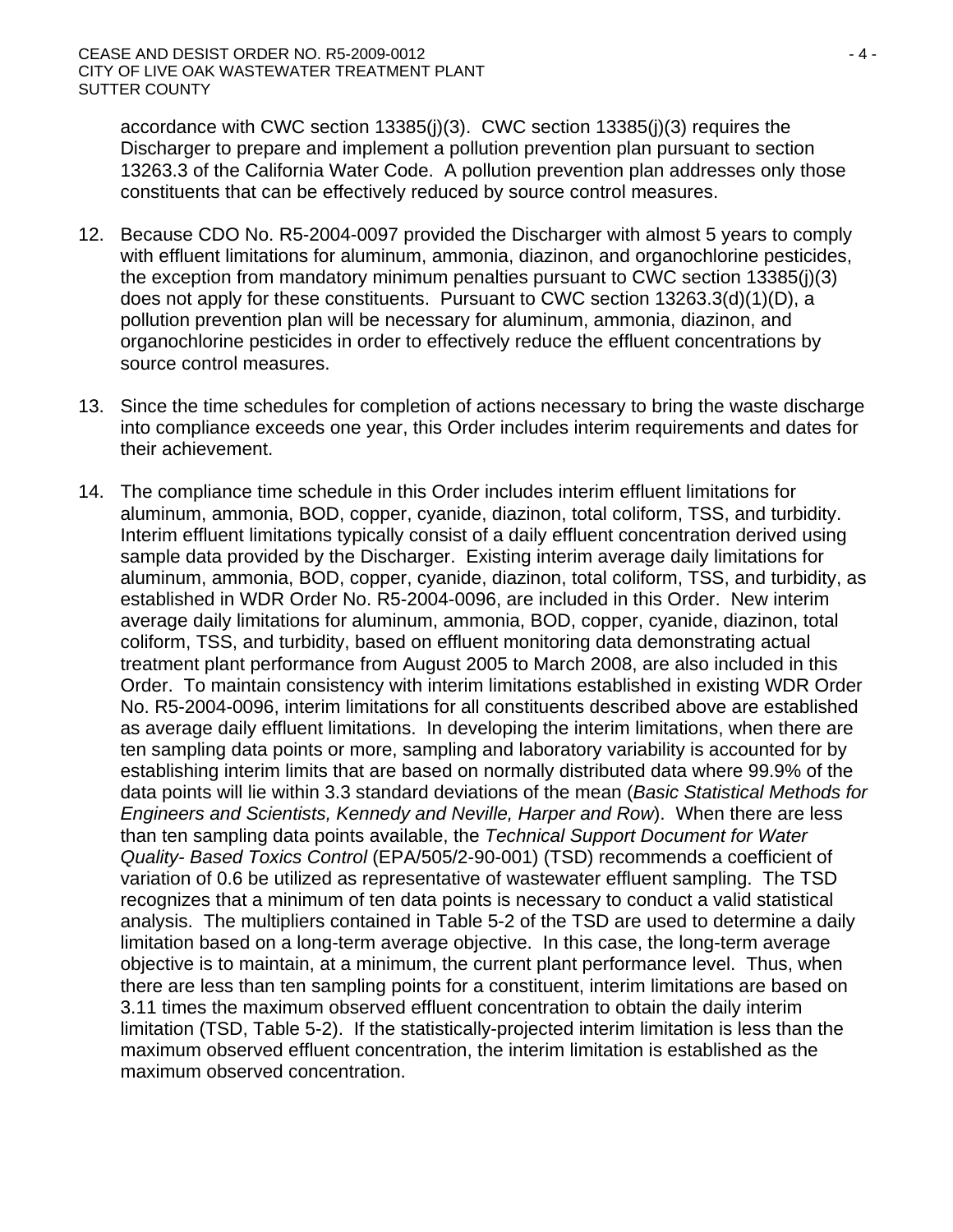#### CEASE AND DESIST ORDER NO. R5-2009-0012 - 5 - CITY OF LIVE OAK WASTEWATER TREATMENT PLANT SUTTER COUNTY

- 15. Issuance of this Order is exempt from the provisions of the California Environmental Quality Act (Public Resources Code, Section 21000, et seq.) ("CEQA"), under Water Code Section 13389, since any adoption or modification of a NPDES Permit for an existing source is exempt and this order only serves to implement such a NPDES permit. This Order does not modify any compliance dates in WDRs Order No. R5-2004-0096, which modification would be exempt from CEQA under Water Code Section 13389. This Order is also exempt from CEQA in accordance with Section 15321(a)(2), Title 14, California Code of Regulations. This Order is not subject to the limitations of Government Code section 65962.5(c)(3) [Cortese List] on use of categorical exemptions because it does not involve the discharge of "hazardous" materials as used in that statute, but rather involves the discharge of domestic sewage; and because the Cortese List exception was not intended to apply to cease and desist orders to existing facilities. In addition, adoption of this Order is not subject to CEQA because this Order does not have the potential to cause a significant impact on the environment (Title 14 CCR section 15061(b)(3)) as it is intended to enforce preexisting requirements to improve the quality of ongoing discharges that are part of the CEQA "baseline". Any plant upgrades or replacement are the result of WDRs Order No. R5-2004-0096 and not this Order.
- 16. Any person adversely affected by this action of the Regional Water Board may petition the State Water Resources Control Board (State Water Board) to review the action. The petition must be received by the State Water Board Office of Chief Counsel, P.O. Box 100, Sacramento CA 95812-0100, within 30 days of the date in which the action was taken. Copies of the law and regulations applicable to filing petitions will be provided on request.

**IT IS HEREBY ORDERED** that CDO No.R5-2004-0097 is rescinded, and, pursuant to CWC section 13301:

1. The Discharger shall comply with the following time schedule to assure compliance with WDRs Order No. R5-2004-0096 Effluent Limitations B.2., for aluminum, ammonia, BOD, copper, cyanide, diazinon, total coliform, TSS, turbidity, Effluent Limitations B.4 requiring 85 percent BOD and TSS removal, and Effluent Limitations B.8. requiring tertiary treatment:

**Implement PPP<sup>1</sup> and Congoing and Congoing and Congoing and Congoing and Congoing** 

Task Compliance Date

Progress Reports2 **1 March and 1 September of each year**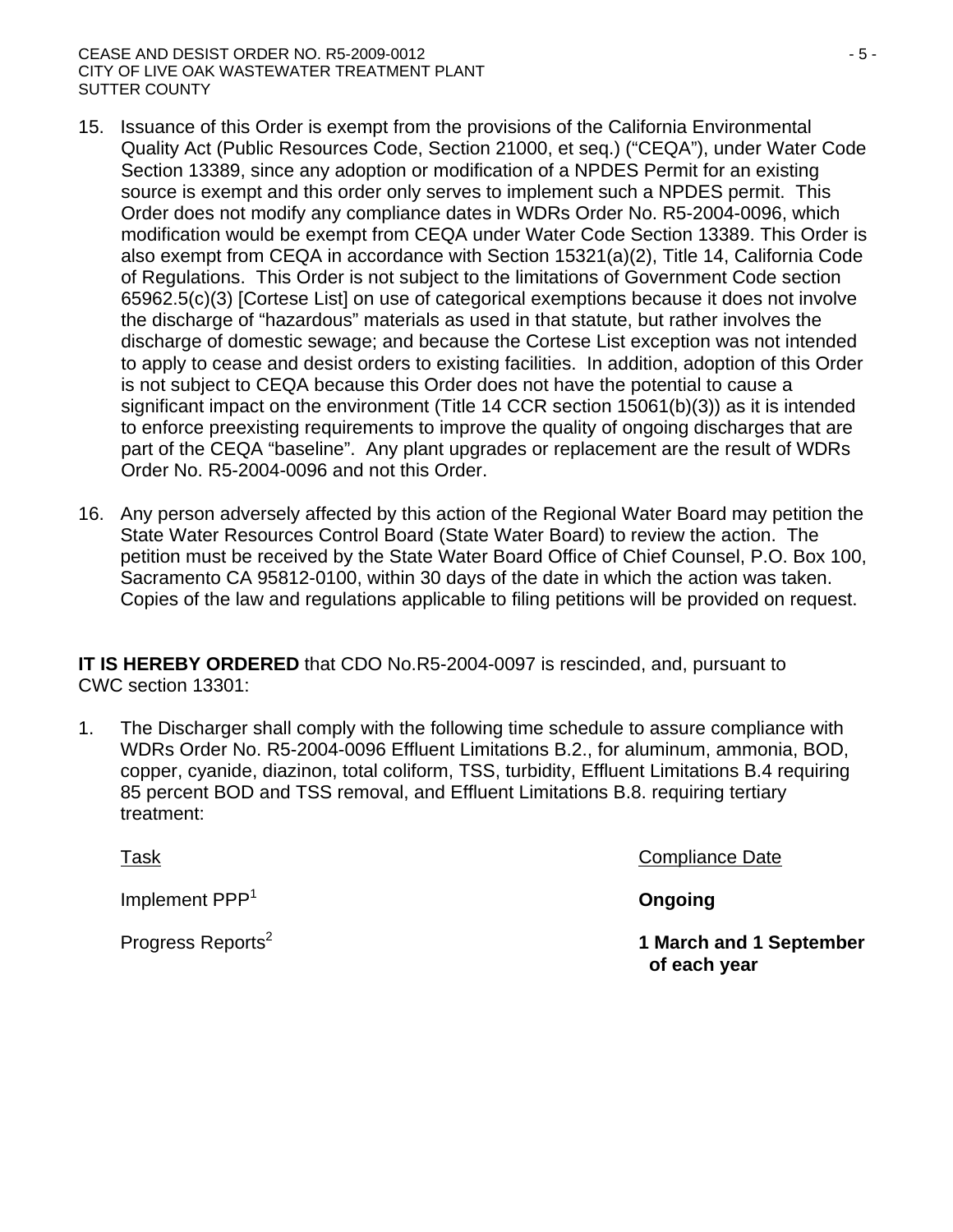#### CEASE AND DESIST ORDER NO. R5-2009-0012 - 6 - CITY OF LIVE OAK WASTEWATER TREATMENT PLANT SUTTER COUNTY

Submit Formal Decision For Compliance<sup>3</sup> **1 February 2010**  Onsite WWTP Improvements and Regionalization If Formal Decision for Compliance includes **30 September 2012** Onsite WWTP improvements, achieve Full Compliance with Effluent Limitations B.2. for aluminum, ammonia, BOD, coliform, copper, cyanide, TSS, turbidity, and diazinon.

If Formal Decision for Compliance includes **1 February 2014** Regionalization, achieve Full Compliance with Effluent Limitations B.2. for aluminum, ammonia, BOD, coliform, copper, cyanide, TSS, turbidity, and diazinon. 1

The Discharger shall continue to implement its Pollution Prevention Plan shall for all constituents listed in Provision 1 above

<sup>2</sup> The progress reports shall detail steps implemented towards achieving compliance with waste discharge requirements, including construction progress regarding onsite WWTP improvements and/or regionalization, whichever is applicable. The progress reports shall also evaluate the effectiveness of the implemented treatment and pollution prevention measures and

assess whether additional measures are necessary to comply with final effluent limits.<br><sup>3</sup> "Formal Decision for Compliance" means formal written statement submitted to Regional Water Board Executive Officer regarding option Discharger has selected for compliance.

- 2. For the compliance schedules required by this Order, the Discharger shall submit to the Regional Water Board on or before each compliance report due date, the specified document or, if appropriate, a written report detailing compliance or noncompliance with the specific schedule date and task. If noncompliance is being reported, the reasons for such noncompliance shall be stated, and shall include an estimate of the date when the Discharger will be in compliance. The Discharger shall notify the Regional Water Board by letter when it returns to compliance with the time schedule.
- 3. The following interim effluent limitations shall be effective immediately, and shall remain in effect until the final compliance date, in accordance with Provision 1 above, or when the Discharger is able to come into compliance with the final effluent limitations, whichever is sooner.

| <b>Parameter</b> | <b>Average Daily Effluent Limitation</b> |
|------------------|------------------------------------------|
| Aluminum         | 7300 µg/L                                |
| Ammonia          | 23.7 mg/L                                |
| Turbidity        | $102$ NTUs                               |

4. If, in the opinion of the Executive Officer, the Discharger fails to comply with the provisions of this Order, the Executive Officer may apply to the Attorney General for judicial enforcement or issue a complaint for Administrative Civil Liability.